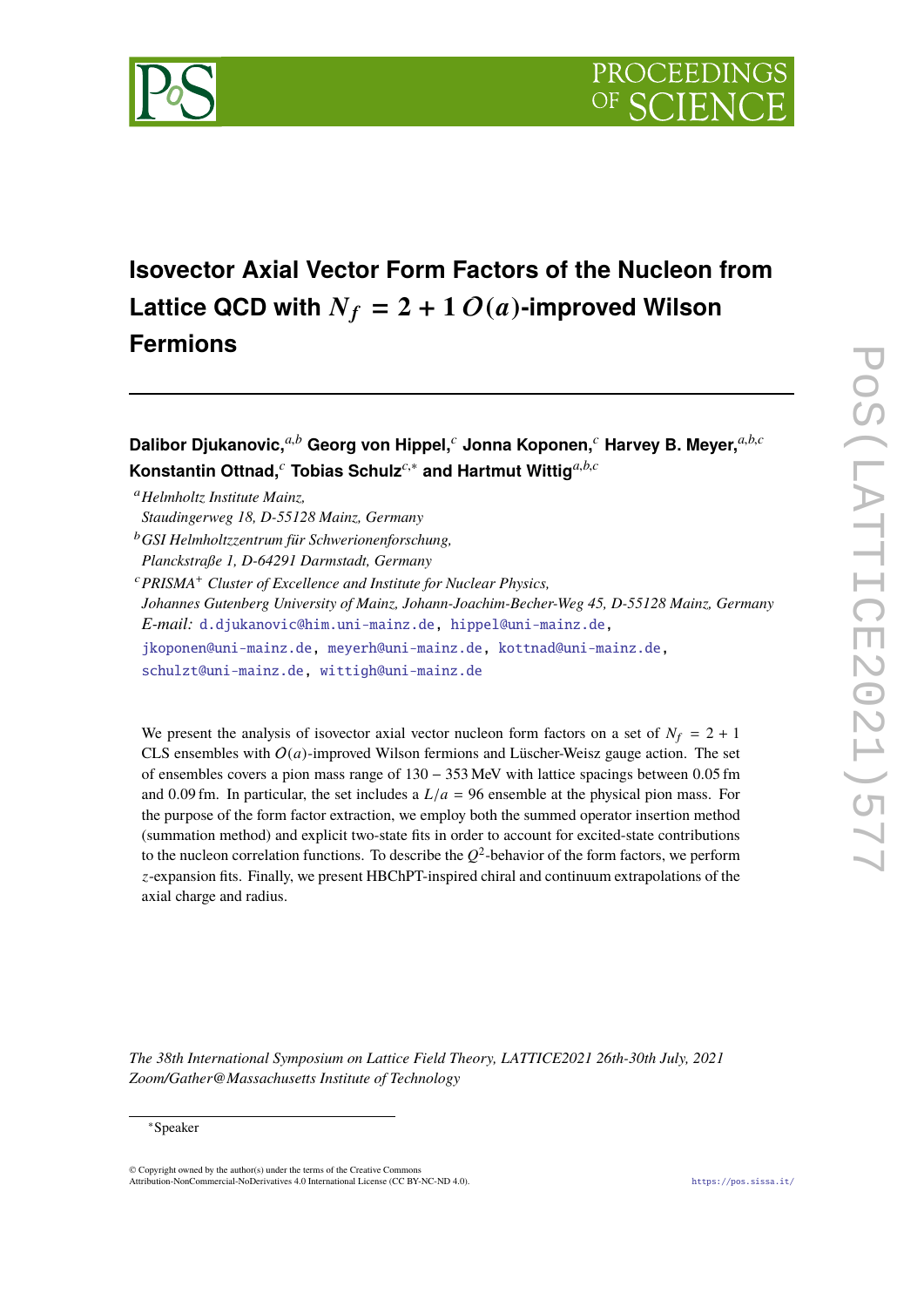### **1. Introduction**

The axial structure of the nucleon is of particular interest from both the experimental and the theoretical point of view as, compared with the electromagnetic nucleon structure, it is much less well known phenomenologically. There are mainly three different experimental approaches to study the axial form factors which parametrize the non-perturbative interaction vertex of the  $W^{\pm}$  bosons and the nucleon. The relevant interaction processes comprise (in)elastic neutrino nucleon scattering  $v_{\mu} + n \rightarrow \mu^- + p$ ,  $\bar{v}_{\mu} + p \rightarrow \mu^+ + n$ , (charged) pion electroproduction  $\gamma^* + N \rightarrow N' + \pi$  and ordinary (or radiative) muon capture processes  $\mu^- + p \to n + \nu_\mu$  (+ $\gamma$ ). It is widely believed that the analysis of interesting between wealth interesting pertialse and ending methods are processed a major perceptive interactions between weakly interacting particles and ordinary matter represents a major perspective for dark matter searches. Various experimental collaborations such as DUNE, Hyper-Kamiokande, MiniBooNE and MINOS for instance are studying neutrino reactions with a focus on oscillation processes, mass hierarchies, CP violation and scattering cross sections. Of particular interest in this respect are the axial charge  $g_A$  and the (mean-square) axial radius  $\langle r_A^2 \rangle$  $\binom{2}{A}$  of the nucleon. While the former is precisely (0.1% accuracy) known from cold neutron  $β$ -decay experiments yielding  $g_A$  = 1.2756(13) [\[1\]](#page-7-0) the latter exhibits a discrepancy between the world average results from neutrino scattering  $\langle r_A \rangle$  = 0.666(14) fm [\[2\]](#page-7-1) and pion electroproduction  $\langle r_A \rangle$  = 0.639(10) fm [2]. The more recent result quoted by the MiniBooNE collaboration is given by  $\langle r_A \rangle = 0.506(64)$  [\[3\]](#page-8-0). The situation concerning the axial radius determination is much more complex in comparison to the axial charge measurement due to the experimental challenges encountered when measuring scattering cross-sections at moderate energies. In addition, the typical  $Q^2$ -parametrization of the axial form factor using a dipole shape introduces a specific model dependence which is thought to underestimate the real uncertainty of the form factor [\[4](#page-8-1)[–6\]](#page-8-2).

We present our results of a state-of-the-art analysis of the isovector axial vector nucleon form factor based on lattice data produced with  $N_f = 2 + 1$   $O(a)$ -improved Wilson fermions on a set of CLS gauge ensembles. We employ both the summation method and explicit two-state fits to extract the ground-state contribution. The  $Q^2$ -dependence of the form factor is parametrized using the *z*-expansion and the subsequent chiral extrapolation of the extracted axial radius is performed using the Heavy Baryon Chiral Perturbation Theory (HBChPT) formalism. Our final results are obtained from a model average procedure based on the Akaike information criterion including various different model variations.

### **2. Methodology**

We start our discussion by considering the decomposition of the nucleon matrix element of the isovector axial vector current, which is based on Lorentz invariance and isospin symmetry:

$$
\langle N(\vec{p}',s')|A^a_\mu(0)|N(\vec{p},s)\rangle = \bar{u}(\vec{p}',s')\left[\gamma_\mu\gamma_5 G_A(Q^2) - i\gamma_5 \frac{Q_\mu}{2m_N} G_P(Q^2)\right] \frac{\tau^a}{2} u(\vec{p},s),\tag{1}
$$

with  $u(\vec{p}, s)$  and  $Q_{\mu} = (iq_0, \vec{q})$  denoting the nucleon Dirac spinor in momentum space, and the Euclidean four-momentum  $Q^2 = -q^2$ . In this case,  $G_A(Q^2)$  and  $G_P(Q^2)$  denote the axial and the induced pseudoscalar form factors, respectively. We construct the following ratio of nucleon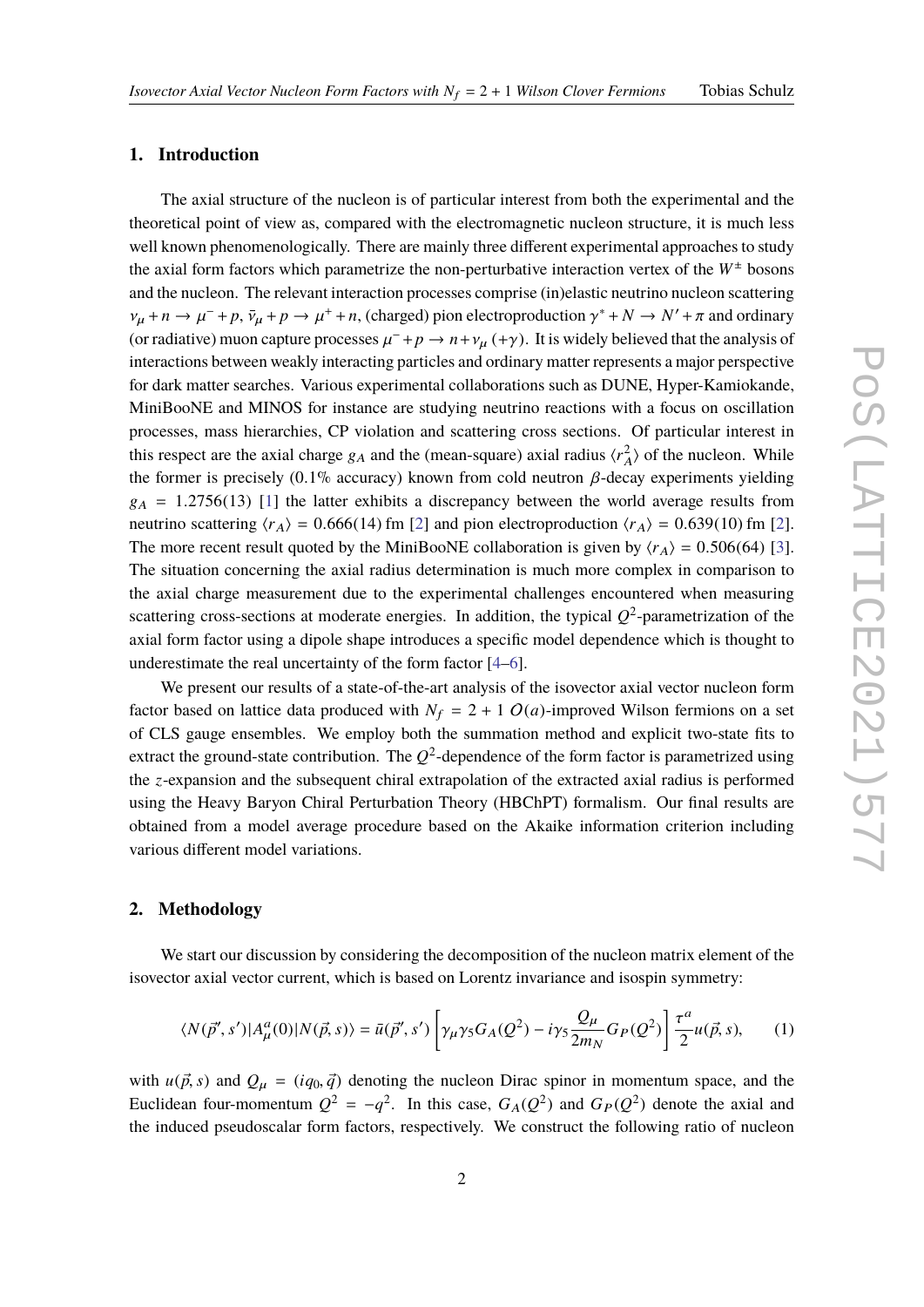### *Isovector Axial Vector Nucleon Form Factors with*  $N_f = 2 + 1$  *Wilson Clover Fermions* Tobias Schulz

3-point and 2-point correlation functions [\[7,](#page-8-3) [8\]](#page-8-4)

$$
R_{A_{\mu}^{a}}(\Gamma;\vec{p}',\vec{p},t_{s},t) = \frac{C_{3,A_{\mu}^{a}}^{N}(\Gamma;\vec{p}',\vec{p},t_{s},t)}{C_{2}^{N}(\Gamma;\vec{p}',t_{s})} \sqrt{\frac{C_{2}^{N}(\Gamma;\vec{p},t_{s}-t)C_{2}^{N}(\Gamma;\vec{p}',t)C_{2}^{N}(\Gamma;\vec{p}',t_{s})}{C_{2}^{N}(\Gamma;\vec{p}',t_{s}-t)C_{2}^{N}(\Gamma;\vec{p},t)C_{2}^{N}(\Gamma;\vec{p},t_{s})}},
$$
(2)

with

<span id="page-2-2"></span><span id="page-2-1"></span><span id="page-2-0"></span>
$$
C_2^N(\Gamma; \vec{p}, t) = a^3 \sum_{\vec{x}} e^{-i\vec{p}\cdot\vec{x}} \Gamma_{\alpha\beta} \langle O_N(\vec{x}, t)_{\beta} \bar{O}_N(\vec{0}, 0)_{\alpha} \rangle, \tag{3}
$$

$$
C_{3,A_{\mu}^{a}}^{N}(\Gamma;\vec{p}',\vec{p},t_{s},t) = a^{6} \sum_{\vec{x},\vec{y}} e^{-i\vec{p}'\cdot(\vec{x}-\vec{y})-i\vec{p}\cdot\vec{y}} \Gamma_{\alpha\beta} \langle O_{N}(\vec{x},t_{s})_{\beta} A_{\mu}^{a}(\vec{y},t) \bar{O}_{N}(\vec{0},0)_{\alpha} \rangle
$$
(4)

in order to cancel the dependence on the time separations and the overlap factors. The spin and parity projection matrix is chosen to be  $\Gamma = (1 + \gamma_0)(1 + i\gamma_5\gamma_3)/2$ . In the notation given,  $t_s$  and  $t$ denote the source-sink separation and the operator insertion time, respectively. Furthermore, the kinematics are chosen such that the nucleon at the sink is at rest,  $\vec{p}' = 0$ , yielding  $\vec{q} = \vec{p}' - \vec{p} = -\vec{q}$ .

In the so-called asymptotic limit  $t \gg a$ ,  $(t_s - t) \gg a$ , the ratio given in eq. [\(2\)](#page-2-0) is expected to be dominated by the corresponding ground state contribution  $R(\Gamma;\vec{q})$  which is derived by inserting the spectral representations of the correlation functions given in eqs. [\(3\)](#page-2-1) and [\(4\)](#page-2-2) into eq. [\(2\)](#page-2-0) yielding

$$
R_{A_0}(\Gamma; Q^2, t_s, t) = \frac{q_3}{\sqrt{2E_N(\vec{q})(E_N(\vec{q}) + m_N)}} \left( G_A(Q^2) + \frac{m_N - E_N(\vec{q})}{2m_N} G_P(Q^2) \right) + \dots, \tag{5}
$$
  

$$
R_{A_j}(\Gamma; Q^2, t_s, t) = \frac{i}{\sqrt{2E_N(\vec{q})(E_N(\vec{q}) + m_N)}} \left( (E_N(\vec{q}) + m_N) G_A(Q^2) \delta_{j3} - \frac{q_j q_3}{2m_N} G_P(Q^2) \right) + \dots
$$
  

$$
(6)
$$

The ellipses represent higher-order (exponentially suppressed) excited states. For every fixed value of the momentum transfer  $Q^2$  we solve the (overdetermined) linear system of equations  $\vec{R} = M\vec{G}$ for the spatial ratio components  $R_{A_j}$  given in eq. [\(6\)](#page-2-3) for each  $t_s$  and  $t$  by a least squares procedure minimizing the following  $\chi^2$  functional

<span id="page-2-3"></span>
$$
\chi^2 = (\vec{R} - M\vec{G})^T \text{Cov}^{-1} (\vec{R} - M\vec{G}), \quad \vec{R} = \begin{pmatrix} R_1 \\ R_2 \\ \cdots \\ R_N \end{pmatrix}, \quad M = \begin{pmatrix} M_1^A & M_1^P \\ \vdots & \vdots \\ M_N^A & M_N^P \end{pmatrix}, \quad \vec{G} = \begin{pmatrix} G_A \\ G_P \end{pmatrix}, \quad (7)
$$

which allows the extraction of the effective axial form factor  $G_A^{\text{eff}}$  $A_A^{\text{eff}}(Q^2, t_s, t)$ . In this case, *N* denotes the number of ratio components after averaging over equivalent lattice momenta at a given  $Q^2$ . We do not include the temporal ratio component  $R_{A_0}$  in our analysis. In order to extract the ground-state contribution to  $G_A(Q^2)$  we employ two different methods:

1. *Summation Method:* The summed effective axial form factor  $S(Q^2, t_s)$  is modeled with a linear function. linear function

$$
S(Q^2, t_s) = \sum_{t=a}^{t_s-a} G_A^{\text{eff}}(Q^2, t_s, t) \to \text{const.}(Q^2) + G_A(Q^2)\frac{t_s}{a} + O(t_s e^{-\Delta(Q^2)t_s}) + O(t_s e^{-\Delta(0)t_s})
$$
 (8)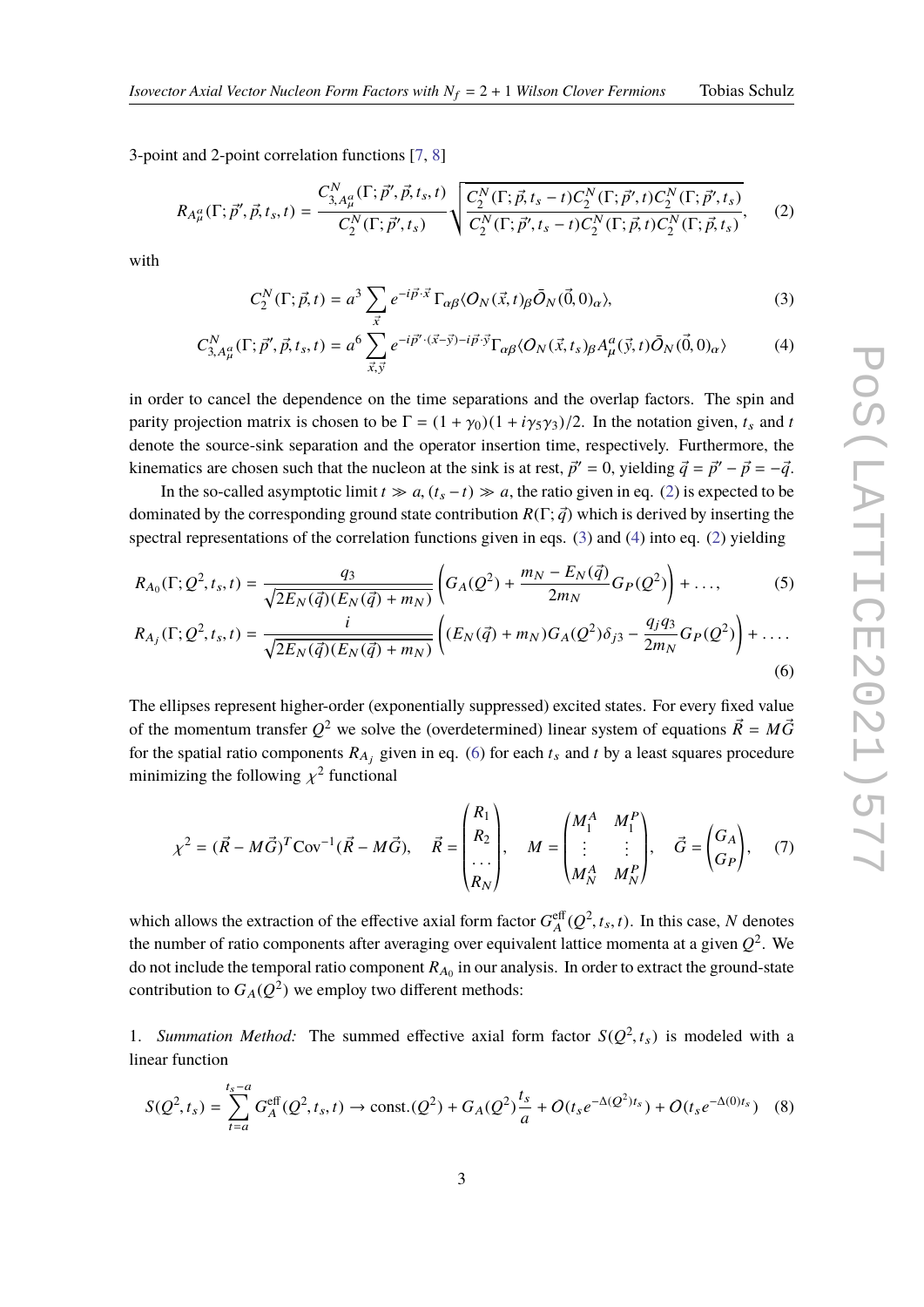where the extracted slope represents an estimate for the ground-state contribution. The exponential suppression of higher-order states depends on  $t_s$  as well as on the (momentum dependent) energy gap between the ground and the first excited state,  $\Delta(Q^2) := E_1(Q^2) - E_0(Q^2)$ .

2. *Two-State Fit:* We employ the following (two-state) model

$$
G_A^{\text{eff}}(Q^2, t_s, t) = G_A(Q^2) \Big[ 1 + k_{01}(Q^2) e^{-\Delta(Q^2)t} + k_{10}(Q^2) e^{-\Delta(0)(t_s - t)} + k_{11}(Q^2) e^{-\Delta(0)(t_s - t) - \Delta(Q^2)t} + \frac{1}{2} \tilde{a}_1(Q^2) \left( e^{-\Delta(Q^2)(t_s - t)} - e^{-\Delta(Q^2)t_s} \right) + \frac{1}{2} \tilde{a}_1(0) \left( e^{-\Delta(0)t} - e^{-\Delta(0)t_s} \right) \Big] + \dots \tag{9}
$$

which explicitly takes the contribution of the first excited state into account. At every fixed value of  $Q^2$  we fit all data points for  $G_4^{\text{eff}}$  $\sum_{A}^{eff}(Q^2, t_s, t)$  simultaneously including all values  $t \ge t_{\text{start}}$  included in the interval centered around  $t_s/2$ . Furthermore, we add a Gaussian prior for the energy gaps  $\Delta(0)$ ,  $\Delta(Q^2)$  and the overlap factors  $\tilde{a}_1(0)$ ,  $\tilde{a}_1(Q^2)$  where the corresponding prior means *p* and prior widths *n* are set based on prior linear later of some means *p* and the that is the widths  $p_w$  are set based on prior knowledge obtained from results of separate two-state fits to the nucleon 2-point correlation function. We follow a specific procedure to allow for a larger prior width if the statistical error of the fit result as a function of the prior width is bounded by a certain factor.

We have performed explicit  $O(a)$ -improvement and non-perturbative renormalization of the axial current,

$$
(A^a_\mu)^I_R(x) = Z_A(\tilde{g}_0^2)(1 + b_A(g_0^2)am_l + \bar{b}_A(g_0^2)(2am_l + am_s))\left(A^a_\mu(x) + ac_A(g_0^2)\tilde{\partial}_\mu P^a(x)\right), \tag{10}
$$

with  $\tilde{\partial}_{\mu}$ ,  $P^a(x)$  and  $c_A$  denoting the central discrete lattice derivative, the pseudoscalar density and the axial improvement coefficient  $c_A$  (taken from [\[9\]](#page-8-5)), respectively. We do not include the contribution proportional to  $\bar{b}_A$  (which is of order  $O(g_0^4)$  in lattice perturbation theory). The values for  $b_A$  and  $Z_A$  are taken from [\[10\]](#page-8-6) and [\[11\]](#page-8-7), respectively.

## **3. Lattice Setup**

Our analysis comprises twelve CLS gauge ensembles which have been generated with  $N_f$  =  $2 + 1$  dynamical  $O(a)$ -improved Wilson fermions and the tree-level improved Lüscher-Weisz gauge action [\[12,](#page-8-8) [13\]](#page-8-9). The quark masses have been tuned to follow the chiral trajectory of  $Tr(M) = 2m_l + m_s$  = const... For the majority of ensembles the fields obey open boundary conditions in the time direction in order to prevent topological freezing. In table [1](#page-4-0) we show an overview of lattice geometries and hadron masses for the ensembles included in the analysis. The nucleon interpolating operator is constructed using Gaussian smeared quark fields where the smearing parameters have been tuned to realize a smearing radius of  $r<sub>G</sub> \approx 0.5$  fm. In addition, APE-smearing has been employed for the link variables. The scale setting has been performed with the Wilson gradient flow scale which is explicitly given by  $\sqrt{8t_0^{\text{phys}}}$  $_{0}^{\text{phys}}$  = 0.415(4)(2) fm [\[13\]](#page-8-9).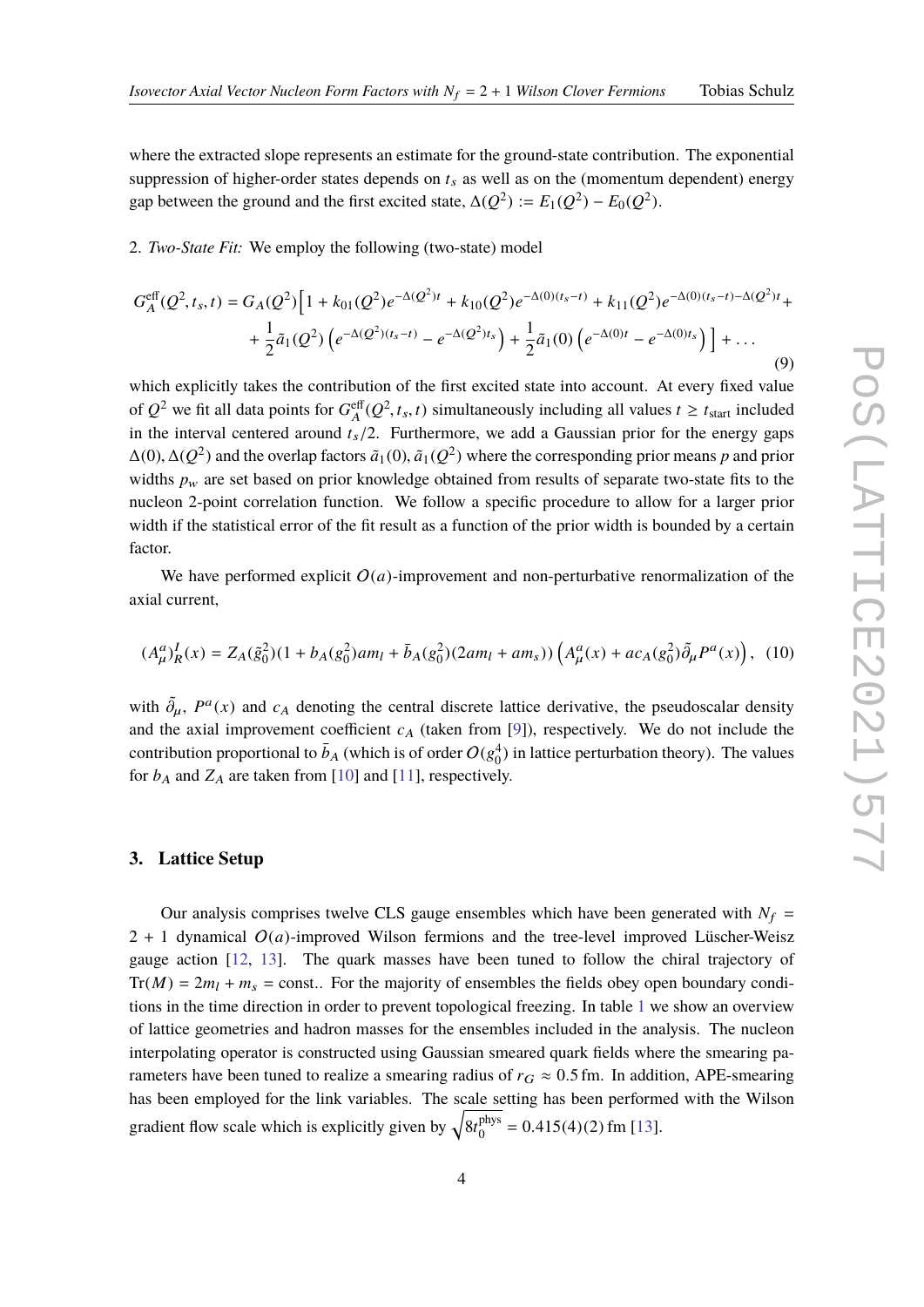<span id="page-4-0"></span>

| Ensemble          | β    | L/a | T/a | $M_{\pi}$ [MeV] | $M_{\pi}L$ | $m_N$ [MeV] | $t_s$ [fm]              |
|-------------------|------|-----|-----|-----------------|------------|-------------|-------------------------|
| H <sub>105</sub>  | 3.40 | 32  | 96  | 278             | 3.89       | 1020        | 1.0, 1.2, 1.4           |
| C <sub>101</sub>  | 3.40 | 48  | 96  | 223             | 4.68       | 984         | 1.0, 1.2, 1.4           |
| <b>S400</b>       | 3.46 | 32  | 128 | 350             | 4.33       | 1123        | 1.1, 1.2, 1.4, 1.5, 1.7 |
| $N451*$           | 3.46 | 48  | 128 | 286             | 5.31       | 1049        | 1.2, 1.4, 1.5           |
| $D450*$           | 3.46 | 64  | 128 | 216             | 5.36       | 966         | 1.1, 1.2, 1.4, 1.5      |
| S <sub>201</sub>  | 3.55 | 32  | 128 | 293             | 3.05       | 1098        | 1.0, 1.2, 1.3, 1.4      |
| N <sub>20</sub> 3 | 3.55 | 48  | 128 | 347             | 5.42       | 1105        | 1.0, 1.2, 1.3, 1.4, 1.5 |
| N <sub>200</sub>  | 3.55 | 48  | 128 | 283             | 4.42       | 1053        | 1.0, 1.2, 1.3, 1.4      |
| D <sub>200</sub>  | 3.55 | 64  | 128 | 203             | 4.23       | 960         | 1.0, 1.2, 1.3, 1.4      |
| $E250*$           | 3.55 | 96  | 192 | 130             | 4.06       | 938         | 1.0, 1.2, 1.3, 1.4      |
| N302              | 3.70 | 48  | 128 | 353             | 4.28       | 1117        | 1.0, 1.1, 1.2, 1.3, 1.4 |
| J303              | 3.70 | 64  | 192 | 262             | 4.23       | 1052        | 1.0, 1.1, 1.2, 1.3      |
|                   |      |     |     |                 |            |             |                         |

**Table 1:** Table showing the list of CLS gauge ensembles which are included in the analysis with information about the lattice geometries, pion and nucleon masses (at present level of statistics) as well as the list of source-sink separations used for the nucleon 3-point correlation function (see also [\[14\]](#page-8-10)). The ensembles with periodic boundary conditions in the time direction are marked with an asterisk.

# **4. Modelling of the Q<sup>2</sup> -dependence and Extrapolations**

We employ the model independent *z*-expansion parametrization [\[15\]](#page-8-11) of the axial form factor given by

$$
G_A(Q^2) = \sum_{k=0}^{N} a_k^A z^k (Q^2), \quad z(Q^2) = \frac{\sqrt{t_{\text{cut}} + Q^2} - \sqrt{t_{\text{cut}}}}{\sqrt{t_{\text{cut}} + Q^2} + \sqrt{t_{\text{cut}}}},
$$
(11)

where we have chosen to map the point  $Q^2 = 0$  to  $z = 0$  ( $t_0 = 0$ ). In addition, the value for the cut on the real axis is given by  $t_{\text{cut}} = 9M_{\pi}^2$  for the isovector axial vector channel. For our choice of  $t_0$ the real expansion parameters  $\{a_k^A\}_{k=1,2,...}$  are related to the axial charge and radius in the following way

$$
g_A = G_A(0) = a_0^A, \quad \langle r_A^2 \rangle = -\frac{6}{G_A(0)} \frac{\partial G_A(Q^2)}{\partial Q^2} \bigg|_{Q^2 = 0} = -\frac{3a_1^A}{2a_0^A t_{\text{cut}}}.
$$
 (12)

We restrict higher order terms in the expansion from reaching unphysically large values by adding Gaussian priors for all coefficients  $\{a_k^A\}_{k\geq 2}$ . Following this procedure we find that a total number of five expansion terms  $(N = 4)$  is sufficient to obtain stable fit results. In order to check for the momentum transfer dependence, we employ several momentum cuts given by  $Q<sub>cut</sub><sup>2</sup> \in \{0.6, 0.7, 0.8, 0.9\} \text{ GeV}^2$ . In fig. [1](#page-5-0) we show a subset of results of the *z*-expansion fits on the EQ50 aroundle  $(M_{\odot} \approx 120 \text{ MeV})$  with  $Q<sup>2</sup> \le 0.0 \text{ GeV}^2$  for hoth the cummation mathod (left E250 ensemble ( $M_\pi \approx 130$  MeV) with  $Q^2 \le 0.9$  GeV<sup>2</sup> for both the summation method (left panel) with  $\chi^2/\text{d.o.f.} = 0.94$ , *p*-value = 0.54, and the two-state fit (right panel) with  $\chi^2/\text{d.o.f.} = 0.38$ , *p*-value  $\approx$  1.00. We want to put our main focus on the axial radius extraction so we decide to perform the *z*-expansion fits and the subsequent extrapolation on the normalized effective form factor data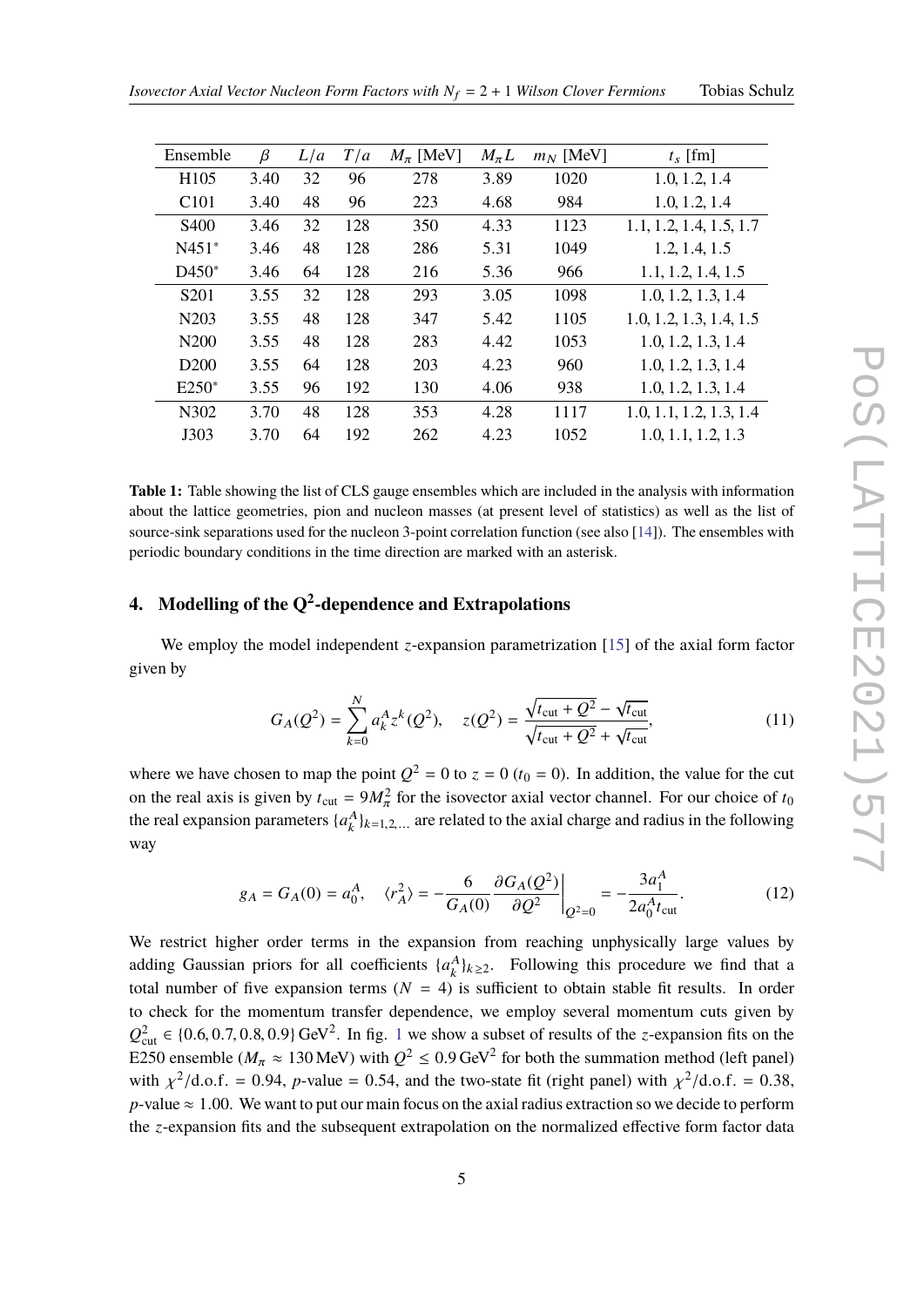for the summation and the two-state extractions corresponding to  $G_4^{\text{eff}}$  $\frac{f_{A}^{eff}(Q^{2},t_{s},t)/G_{A}^{eff}}{2h^{2}}$  $A_{A}^{\text{eff}}(0, t_s, t)$ . In this case the *z*-expansion fits do not include the data points at  $Q^2 = 0$  but constrain the zeroth order coefficient to  $a_0^A = 1$ .

<span id="page-5-0"></span>

**Figure 1:** Results of the *z*-expansion fits (green curve and error band) on the E250 ensemble with  $Q^2 \le 0.9$  GeV<sup>2</sup> for the summation method (left) and the two-state fits (right). Additionally, the corresponding dingle fits are shown for the sales of comparison dipole fits are shown for the sake of comparison.

We perform a combined chiral, continuum and infinite-volume extrapolation of our results for  $\langle r_A^2$  $\frac{2}{A}$  obtained from the *z*-expansion fits on every ensemble. With regard to the chiral extrapolation  $M_{\pi} \rightarrow M_{\pi}^{\text{phys}}$  we perform fits which are based on Heavy Baryon Chiral Perturbation Theory (HBChPT) [\[16\]](#page-8-12) and use the physical pion mass estimate of  $M_{\pi}^{\text{phys}} = 134.8(3)$  MeV neglecting<br>electromographic and isospin bracking effects [17]. For absentable  $Q$  we apply two different electromagnetic and isospin breaking effects  $[17]$ . For observable  $O$ , we employ two different models which differ in the chiral order

$$
A: O(M_{\pi}, a, L) = A_O + B_O M_{\pi}^2 + D_O a^2 + E_O M_{\pi}^2 e^{-M_{\pi}L},
$$
\n(13)

$$
B: O(M_{\pi}, a, L) = A_O + B_O M_{\pi}^2 + C_O M_{\pi}^2 \log(M_{\pi}) + D_O a^2 + E_O M_{\pi}^2 e^{-M_{\pi}L}.
$$
 (14)

Furthermore, we employ two pion-mass cuts given by  $M_{\pi}^{\text{cut}} \in \{300, 360\}$  MeV. In fig. [2](#page-6-0) we show the summation method (left column) and the two-state fit (right column) results for both models *A* (top) and *B* (bottom) without including cutoff and finite-volume terms  $D<sub>O</sub> = 0$ ,  $E<sub>O</sub> = 0$ . We find the two-state fit results to be more stable with respect to the inclusion of cutoff and finite volume terms. Since we find unexpectedly large ( $\sim 40\%$ ) cutoff effects for the summation results we employ a Gaussian prior for  $D<sub>O</sub>$  restricting the size of the coefficient such that cutoff effects are limited to at most 10% for the coarsest lattice spacing. Additionally, the summation results for fit model *B* show unreasonably large values for the coefficients indicating an artificial behavior of the fit. For this reason we add another prior for the coefficient  $C<sub>O</sub>$  based on the size of the analytical result for the coefficient  $C_Q$  in the case of the axial charge [\[16\]](#page-8-12).

### **5. Final Results and Outlook**

We perform a model average procedure based on the Akaike information criterion [\[18](#page-9-0)[–20\]](#page-9-1) associating an AIC-weight to every variation of the extrapolation defined by AIC :=  $\chi^2_{min} + 2n_F + 2n_C$ with  $n_F$  and  $n_C$  denoting the number of fit parameters and the number of cut data points, respectively.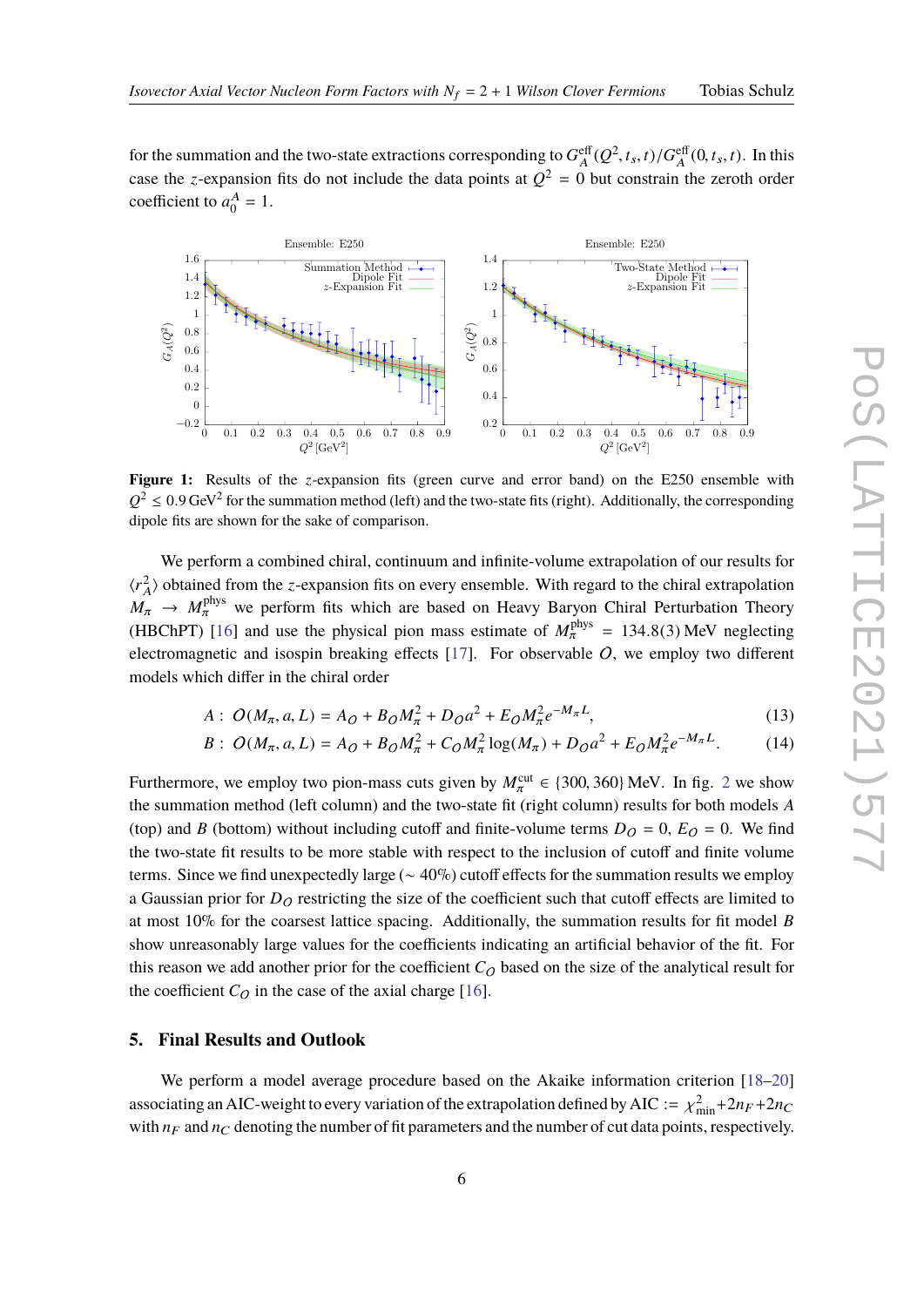

<span id="page-6-0"></span>

**Figure 2:** Chiral extrapolation of the summation method (left column) and two-state fit (right column) results for both chiral models *A* (top) and *B* (bottom) with  $Q_{\text{cut}}^2 = 0.9 \,\text{GeV}^2$ ,  $M_{\pi}^{\text{cut}} = 360 \,\text{MeV}$  and without including cutoff and finite volume terms.

The normalized AIC-weights are used to construct a combined cumulative distribution function (CDF) given by

$$
P_{\langle r_A^2 \rangle}(y) = \sum_{i} w_i^{\text{AIC}} F_N(y; x_i, \sigma_i), \quad w_i^{\text{AIC}} = \frac{e^{-\text{AIC}_i/2}}{\sum_j e^{-\text{AIC}_j/2}}
$$
(15)

including all model variations (summation/two-state, model  $A/B$ ,  $M_{\pi}^{\text{cut}}, Q_{\text{cut}}^2, \ldots$ ) represented by<br>narmal distributed random variables with single CDEs denoted by  $F_{\text{cut}}$ . On the left hand side of fig. normal-distributed random variables with single CDFs denoted by  $F_N$ . On the left-hand side of fig. [3](#page-7-2) we show the combined CDF defined in eq. [\(15\)](#page-6-1). We consider the median of the corresponding distribution as the mean of our final result. The statistical and systematic error are obtained from the spread of the  $1\sigma$  percentiles and the scaling behavior of the statistical errors of the model variations. As our final result we quote

<span id="page-6-1"></span>
$$
\langle r_A^2 \rangle = 0.366(46)_{\text{stat}}(42)_{\text{sys}} \text{ fm}^2,\tag{16}
$$

which exhibits a statistical (systematic) error of 1[3](#page-7-2)% (11%). On the right-hand side of fig. 3 we show the comparison of our final result with the experimental values and those obtained by various other lattice collaborations [\[21](#page-9-2)[–26\]](#page-9-3). Within the 1 $\sigma$  error interval we are in good agreement with the results of other collaborations and with the experimental world average for the electroproduction.

With regard to further analyses we will increase the number of gauge configurations on the E250 ensemble. Additionally, we plan to add a further gauge ensemble at  $M_\pi \approx 160 \text{ MeV}$  which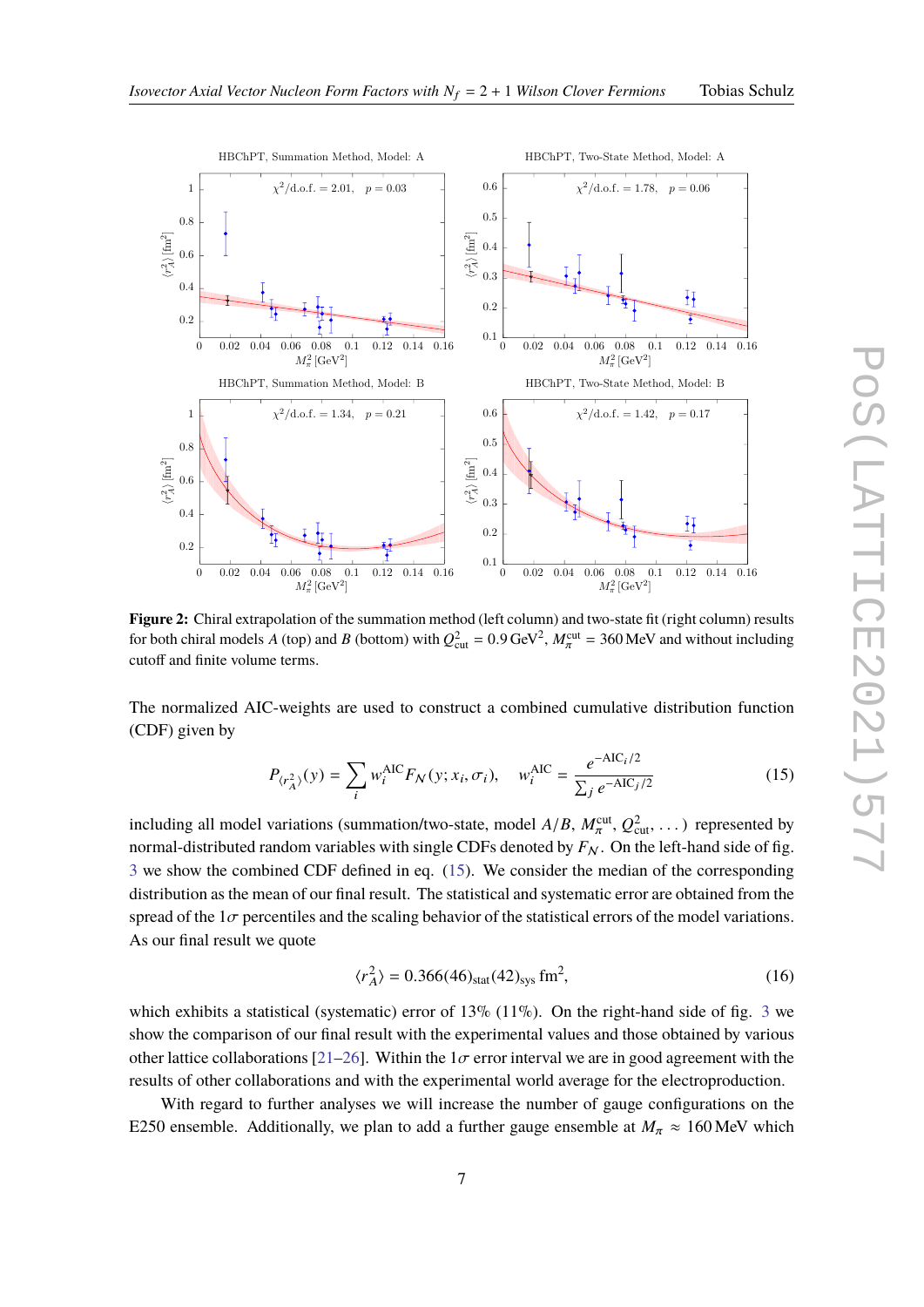will improve the situation concerning the chiral extrapolation. We also plan to analyze  $G_P(Q^2)$ with a special focus on excited-state contributions which we assume to play the major role with respect to the systematic uncertainty.

### **Acknowledgments**

This research is partly supported by the Deutsche Forschungsgemeinschaft (DFG, German Research Foundation) through the CRC SFB 1044 (DFG grant HI 2048/1-2 (Project No. 399400745)), and through the Cluster of Excellence (PRISMA+ EXC 2118/1) funded by the DFG (Project ID 39083149). This work is supported by the European Research Council (ERC) under the European Union's Horizon 2020 research and innovation program through grant agreement No. 771971- SIMDAMA. Calculations for this project were partly performed on the HPC clusters "Clover" and "HIMster2" at the Helmholtz Institute Mainz, and "Mogon 2" at JGU Mainz. Additional computer time has been allocated through projects HMZ21, HMZ23 and HMZ36 on "JUQUEEN" and "JUWELS" at NIC, Jülich. The authors also gratefully acknowledge the Gauss Centre for Supercomputing e.V. (www.gauss-centre.eu) for funding this project by providing computing time on HAZEL HEN at Höchstleistungsrechenzentrum Stuttgart (www.hlrs.de) under project GCS-HQCD. We are grateful to our colleagues within the CLS initiative for sharing gauge field configurations.

<span id="page-7-2"></span>

Figure 3: Left: Combined weighted cumulative distribution function (red curve) of all model variations (blue data points). Right: Comparison of our final result with those obtained from experiment and various lattice collaborations.

### **References**

- <span id="page-7-0"></span>[1] Particle Data Group collaboration, *Review of Particle Physics*, *[Prog. Theor. Exp. Phys.](https://doi.org/10.1093/ptep/ptaa104)* **2020** [\(2020\) 083C01.](https://doi.org/10.1093/ptep/ptaa104)
- <span id="page-7-1"></span>[2] V. Bernard, L. Elouadrhiri and U.-G. Meißner, *Axial structure of the nucleon*, *[J. Phys. G:](https://doi.org/10.1088/0954-3899/28/1/201) [Nucl. Part. Phys.](https://doi.org/10.1088/0954-3899/28/1/201)* **28** (2001) R1.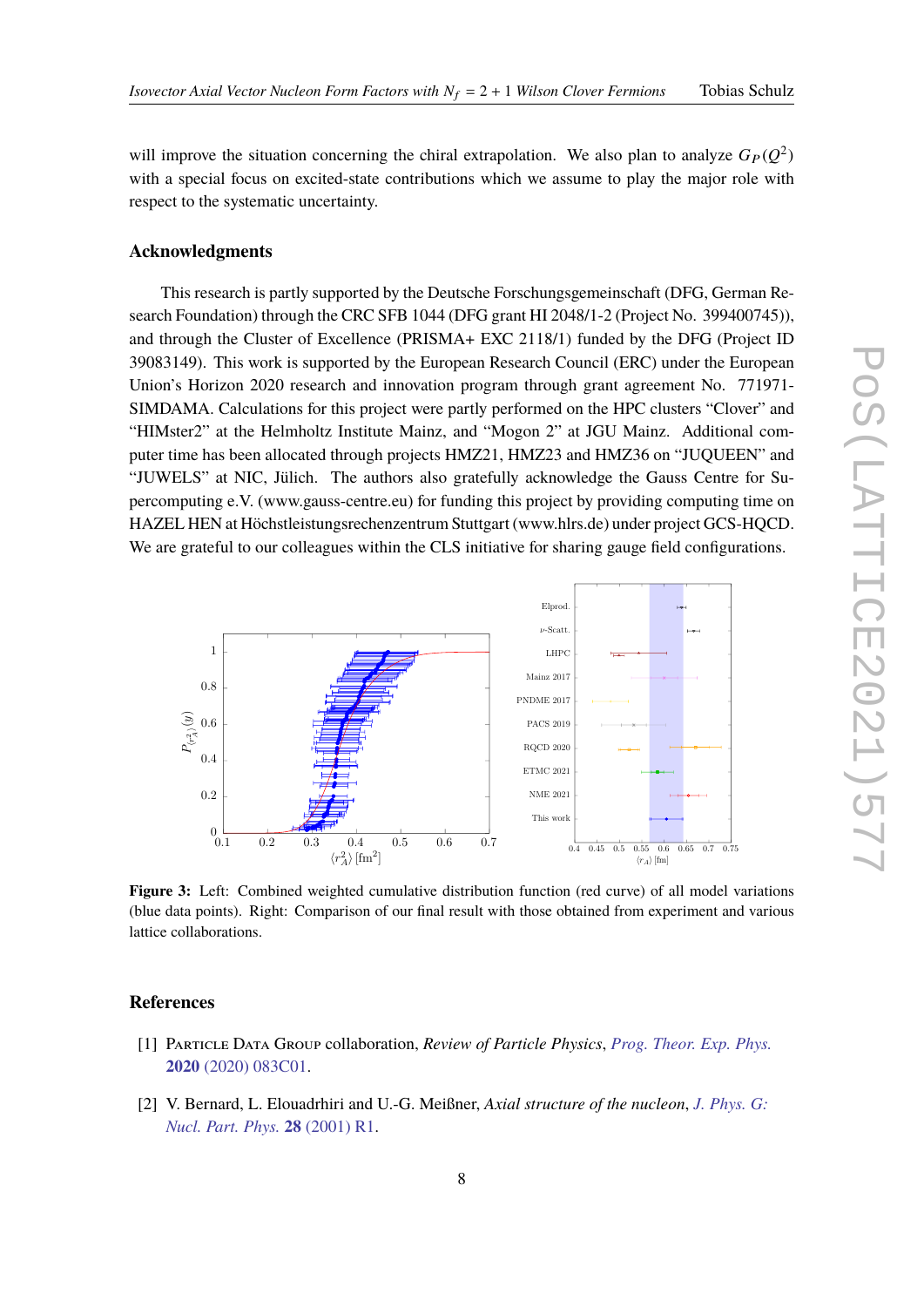- <span id="page-8-0"></span>[3] A.A. Aguilar-Arevalo, C.E. Anderson, A.O. Bazarko, S.J. Brice, B.C. Brown, L. Bugel et al., *First measurement of the muon neutrino charged current quasielastic double differential cross section*, *[Phys. Rev. D](https://doi.org/10.1103/PhysRevD.81.092005)* **81** (2010) 092005.
- <span id="page-8-1"></span>[4] A. Bodek, S. Avvakumov, R. Bradford and H. Budd, *Vector and axial nucleon form factors: A duality constrained parameterization*, *[Eur. Phys. J. C](https://doi.org/10.1140/epjc/s10052-007-0491-4)* **53** (2008) 349.
- [5] A.S. Meyer, M. Betancourt, R. Gran and R.J. Hill, *Deuterium target data for precision neutrino-nucleus cross sections*, *[Phys. Rev. D](https://doi.org/10.1103/PhysRevD.93.113015)* **93** (2016) 113015.
- <span id="page-8-2"></span>[6] R.J. Hill, P. Kammel, W.J. Marciano and A. Sirlin, *Nucleon axial radius and muonic hydrogen—a new analysis and review*, *[Rep. Prog. Phys.](https://doi.org/10.1088/1361-6633/aac190)* **81** (2018) 096301.
- <span id="page-8-3"></span>[7] C. Alexandrou, G. Koutsou, J.W. Negele and A. Tsapalis, *Nucleon electromagnetic form factors from lattice QCD*, *[Phys. Rev. D](https://doi.org/10.1103/PhysRevD.74.034508)* **74** (2006) 034508.
- <span id="page-8-4"></span>[8] T. Korzec, C. Alexandrou, G. Koutsou, M. Brinet, J. Carbonell, V. Drach et al., *Nucleon form factors with dynamical twisted mass fermions*, *PoS* **[LATTICE 2008](https://doi.org/10.22323/1.066.0139)** (2009) 139.
- <span id="page-8-5"></span>[9] A. Gérardin, T. Harris and H.B. Meyer, *Nonperturbative renormalization and* O(*a*)-improvement of the nonsinglet vector current with  $N_f = 2 + 1$  wilson fermions and *tree-level symanzik improved gauge action*, *[Phys. Rev. D](https://doi.org/10.1103/PhysRevD.99.014519)* **99** (2019) 014519.
- <span id="page-8-6"></span>[10] P. Korcyl and G.S. Bali, *Nonperturbative determination of improvement coefficients using coordinate space correlators in*  $N_f = 2 + 1$  *lattice QCD, [Phys. Rev. D](https://doi.org/10.1103/PhysRevD.95.014505)* 95 (2017) 014505.
- <span id="page-8-7"></span>[11] M. Dalla Brida, T. Korzec, S. Sint and P. Vilaseca, *High precision renormalization of the flavour non-singlet noether currents in lattice QCD with Wilson quarks*, *[Eur. Phys. J. C](https://doi.org/10.1140/epjc/s10052-018-6514-5)* **79** [\(2019\) 23.](https://doi.org/10.1140/epjc/s10052-018-6514-5)
- <span id="page-8-8"></span>[12] M. Bruno, D. Djukanovic, G.P. Engel, A. Francis, G. Herdoiza, H. Horch et al., *Simulation of QCD with N*<sup>f</sup> = 2 + 1 *flavors of non-perturbatively improved Wilson fermions*, *[JHEP](https://doi.org/10.1007/JHEP02(2015)043)* **2015** [\(2015\) 43.](https://doi.org/10.1007/JHEP02(2015)043)
- <span id="page-8-9"></span>[13] M. Bruno, T. Korzec and S. Schaefer, *Setting the scale for the CLS* 2 + 1 *flavor ensembles*, *[Phys. Rev. D](https://doi.org/10.1103/PhysRevD.95.074504)* **95** (2017) 074504.
- <span id="page-8-10"></span>[14] D. Djukanovic, T. Harris, G. von Hippel, P.M. Junnarkar, H.B. Meyer, D. Mohler et al., *Isovector electromagnetic form factors of the nucleon from lattice QCD and the proton radius puzzle*, *[Phys. Rev. D](https://doi.org/10.1103/PhysRevD.103.094522)* **103** (2021) 094522.
- <span id="page-8-11"></span>[15] R.J. Hill and G. Paz, *Model-independent extraction of the proton charge radius from electron scattering*, *[Phys. Rev. D](https://doi.org/10.1103/PhysRevD.82.113005)* **82** (2010) 113005.
- <span id="page-8-12"></span>[16] V. Bernard and U.-G. Meißner, *The nucleon axial-vector coupling beyond one loop*, *[Phys.](https://doi.org/https://doi.org/10.1016/j.physletb.2006.06.018) Lett. B* **639** [\(2006\) 278.](https://doi.org/https://doi.org/10.1016/j.physletb.2006.06.018)
- <span id="page-8-13"></span>[17] S. Aoki, Y. Aoki, D. Bečirević, C. Bernard, T. Blum, G. Colangelo et al., *Review of lattice results concerning low-energy particle physics*, *[Eur. Phys. J. C](https://doi.org/10.1140/epjc/s10052-016-4509-7)* **77** (2017) 112.